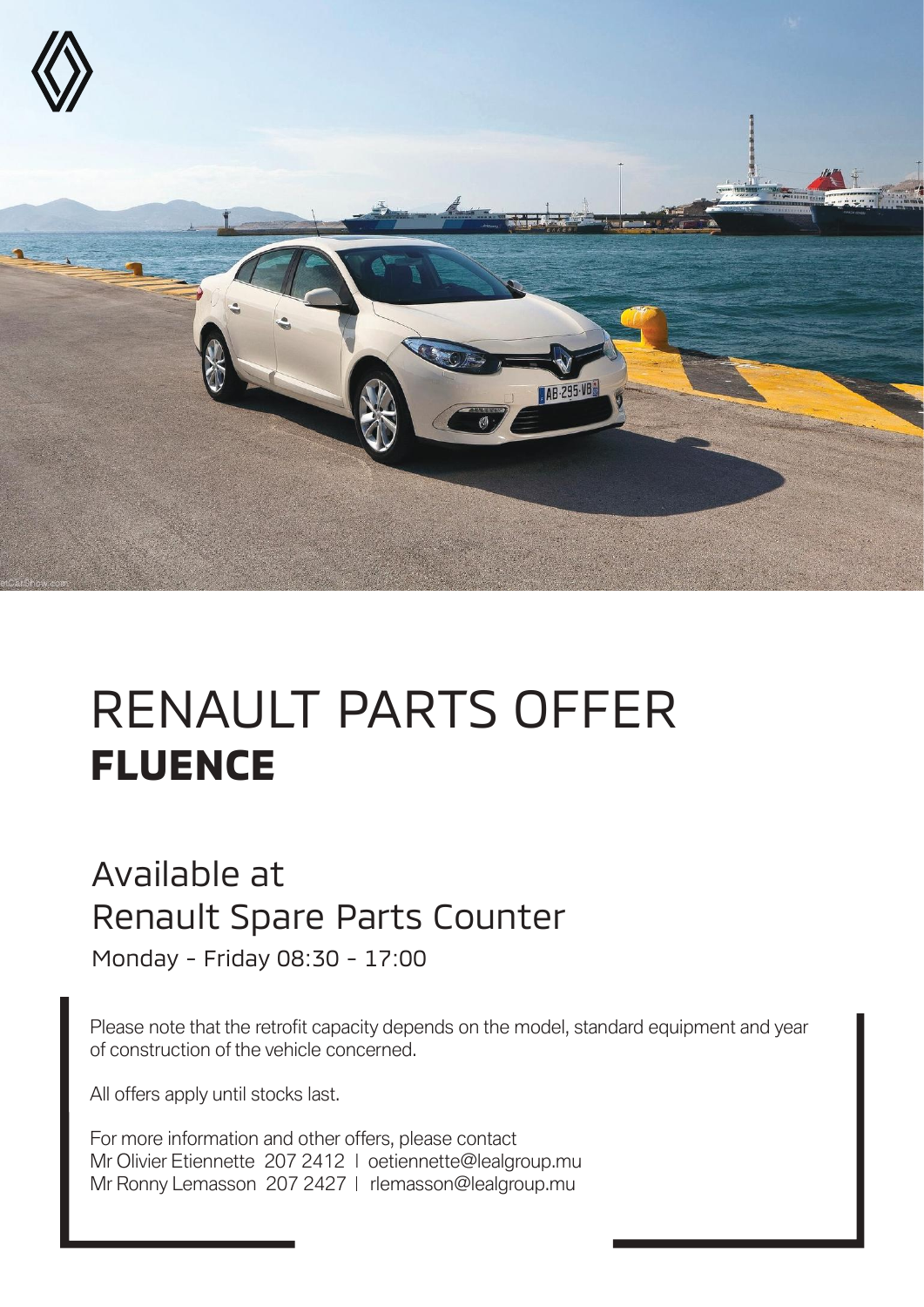

| Part No.   | <b>Part Description</b>        | Model                         | Qty                     | <b>Unit Normal</b><br>Price (Rs) | $\%$ | <b>Unit Special</b><br>Price (Rs) |
|------------|--------------------------------|-------------------------------|-------------------------|----------------------------------|------|-----------------------------------|
| 7703602059 | VIS H EMBASE RDL               | L337                          | 1                       | 106                              | 40%  | 64                                |
| 828650012R | <b>FEUILLE ETANCHEITE AR/G</b> | L30R                          | 1                       | 1,693                            | 40%  | 1,016                             |
| 1102631X00 | <b>JOINT ETANCHETTE</b>        | L305                          | 1                       | 1,639                            | 40%  | 984                               |
| 1685152710 | <b>BAGUE ECHAPPEMENT</b>       | L305                          | $\mathbf{1}$            | 2,038                            | 40%  | 1,223                             |
| 265554164R | <b>FEU AR G COFFRE</b>         | L305                          | $\overline{2}$          | 3,897                            | 40%  | 2,338                             |
| 285900007R | <b>ANTENNE DETECTION</b>       | L305                          | 1                       | 1,017                            | 40%  | 610                               |
| 289309708R | GICLEUR LAVE GLACE DROIT       | L305                          | $\mathbf{1}$            | 704                              | 40%  | 422                               |
| 403002101R | JANTE ALU 17"                  | L305                          | $\overline{\mathbf{2}}$ | 13,148                           | 40%  | 7,889                             |
| 4348052000 | <b>VIS FIX ROUE SECOURS</b>    | L305                          | $\mathbf{1}$            | 324                              | 40%  | 194                               |
| 562100664R | <b>AMORTISSEUR AR</b>          | L305/<br>L337                 | 2                       | 6,898                            | 40%  | 4,139                             |
| 622350005R | DEFLECTEUR BOUCLIER            | L305                          | 3                       | 11,930                           | 40%  | 7,158                             |
| 638456712R | ECRAN PASSAGE ROUE AV/G        | L305                          | $\mathbf{1}$            | 2,440                            | 40%  | 1,464                             |
| 656208931R | <b>CABLE COMMANDE</b>          | L305                          | 1                       | 1,524                            | 40%  | 914                               |
| 7703077478 | <b>CLIP DE MAINTIEN</b>        | L305                          | 8                       | 245                              | 40%  | 147                               |
| 7705096011 | <b>RIVET</b>                   | L305                          | 57                      | 101                              | 40%  | 61                                |
| 788559371R | <b>GRILLE ENTREE AIR</b>       | L305                          | 1                       | 7,214                            | 40%  | 4,328                             |
| 791007669R | <b>JUPE AR</b>                 | L305                          | 1                       | 10,770                           | 40%  | 6,462                             |
| 804014178R | <b>ARTICULATION SUP</b>        | L305                          | $\mathbf{1}$            | 4,310                            | 40%  | 2,586                             |
| 806559485R | JOINT CDE POIGNEE PORTE        | L305                          | 1                       | 105                              | 40%  | 63                                |
| 807200011R | LEVE VITRE AV D                | L305                          | 1                       | 19,001                           | 40%  | 11,401                            |
| 808650018R | FEUILLE ETANCHEITE AV/G        | <b>B30R/</b><br>L337/<br>L30R | $\mathbf{1}$            | 917                              | 40%  | 550                               |
| 821006024R | PORTE ARD                      | L305                          | -1                      | 31,649                           | 40%  | 18.990                            |
| 828647485R | <b>FEUILLE ETANCHEITE AR/D</b> | L305                          | $\overline{2}$          | 517                              | 40%  | 310                               |
| 828650008R | <b>FEUILLE ETANCHEIT</b>       | L305                          | $\mathbf{1}$            | 538                              | 40%  | 323                               |
| 850420004R | SUPPORT CTL BOUCLIER           | L305                          | 1                       | 1,744                            | 40%  | 1,046                             |
| 850900008R | ABSORBEUR BOUCLIER ARRIERE     | L305                          | $\mathbf{1}$            | 2,003                            | 40%  | 1,202                             |
| 901004922R | PORTE COFFRE                   | L305                          | $\mathbf{1}$            | 34,963                           | 40%  | 20,978                            |
| 901006068R | PORTE COFFRE                   | L305                          | $\mathbf{1}$            | 33,199                           | 40%  | 19,919                            |
| 908300010R | JOINT PORTE COFFRE             | L305                          | $\mathbf{1}$            | 8,918                            | 40%  | 5,351                             |
| 962208363R | SUPPORT PLAQUE IMMATRICULATION | L305                          | $\mathbf{1}$            | 7,506                            | 40%  | 4,504                             |

Price is per unit and includes VAT.

**Renault Spare Parts Counter**  Monday - Friday 08:30 - 17:00 | **Tel: 207 2412 / 207 2427**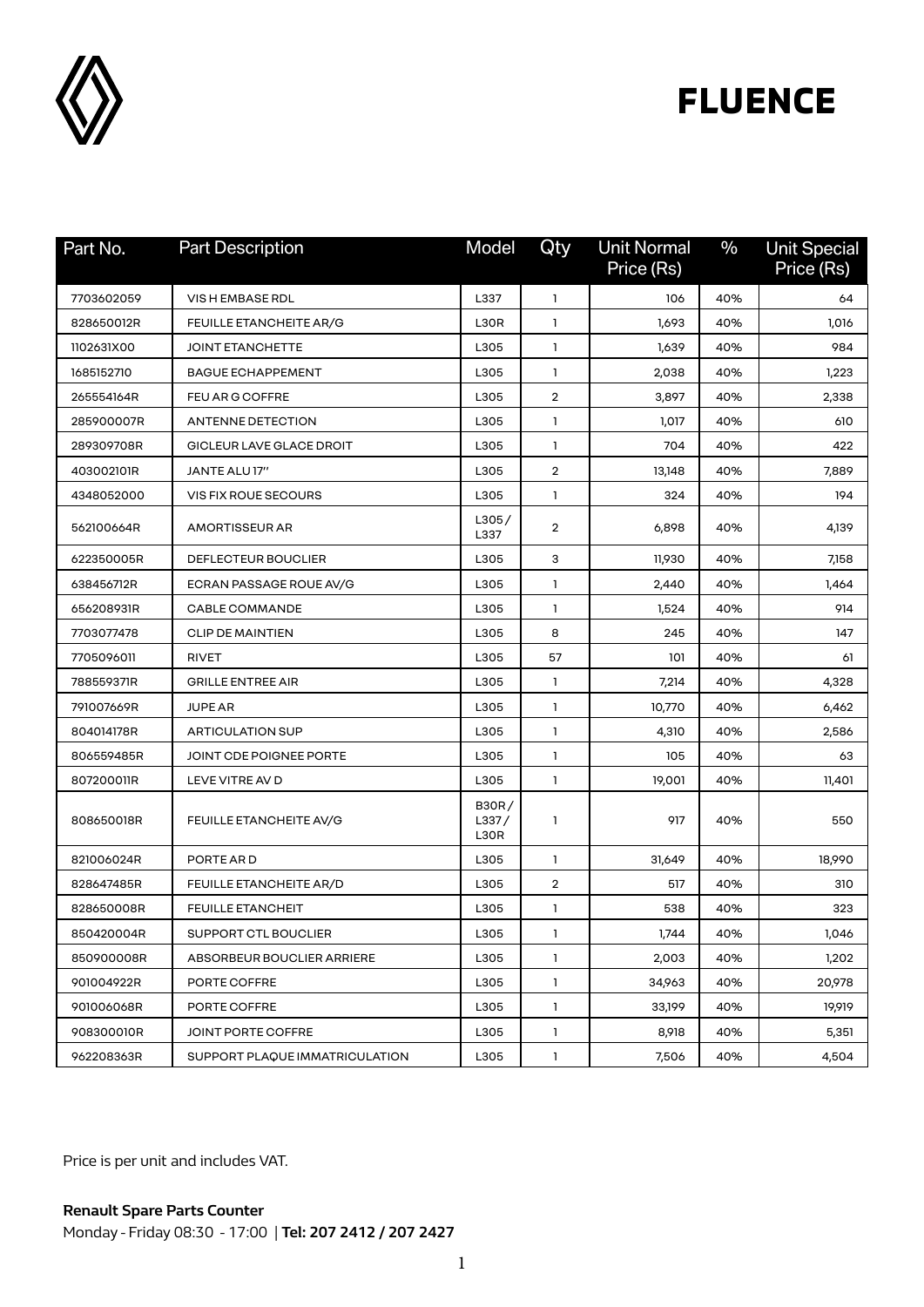

| Part No.   | <b>Part Description</b>             | Model                         | Qty            | <b>Unit Normal</b><br>Price (Rs) | $\%$ | <b>Unit Special</b><br>Price (Rs) |
|------------|-------------------------------------|-------------------------------|----------------|----------------------------------|------|-----------------------------------|
| 963651498R | MIROIR RETROVISEUR DRT              | L305                          | 1              | 3,235                            | 40%  | 1,941                             |
| 285370003R | <b>EMBASE COLLANTE</b>              | L305                          | 4              | 2,012                            | 40%  | 1,207                             |
| 13049ED02A | PIPE EAU ENTREE                     | L305                          | $\overline{2}$ | 1,728                            | 40%  | 1,037                             |
| 112107874R | TAMPON HYDRO ELASTIQUE              | L305                          | 1              | 6,549                            | 40%  | 3,929                             |
| 306103959R | <b>EMETTEUR EMBRAYAGE</b>           | L305                          | 4              | 9,129                            | 40%  | 5,477                             |
| 172027911R | <b>MODULE JAUGE POMPE</b>           | L30R                          | 1              | 25,980                           | 50%  | 12,990                            |
| 122795605R | <b>BAGUE ETANCHEITE VILEBREQUIN</b> | L337                          | $\mathbf{1}$   | 2,413                            | 50%  | 1,206                             |
| 135108374R | <b>JOINT ETANCHEITE</b>             | L337                          | $\mathbf{1}$   | 1,045                            | 50%  | 523                               |
| 14036EE000 | JOINT COLLECTEUR ECHAPPEMENT        | L305                          | $\mathbf{1}$   | 468                              | 50%  | 234                               |
| 231006956R | <b>ALTERNATEUR</b>                  | L305                          | $\mathbf{1}$   | 36,884                           | 50%  | 18,442                            |
| 256104379R | <b>AVERTISSEUR SONORE</b>           | L305                          | $\mathbf{1}$   | 3,422                            | 50%  | 1,711                             |
| 265552802R | FEU AR G                            | L305                          | $\mathbf{1}$   | 3,882                            | 50%  | 1,941                             |
| 285981924R | ANTENNE EXTERIEUR PORTE AV/D        | L305                          | 1              | 5,169                            | 50%  | 2,584                             |
| 289200001R | POMPE LAVE VITRE                    | L305                          | $\mathbf{1}$   | 3,745                            | 50%  | 1,873                             |
| 360100018R | <b>MECHANISME FREIN PARKING</b>     | L305                          | $\mathbf{1}$   | 7,802                            | 50%  | 3,901                             |
| 544690005R | <b>TRAVERSE AV</b>                  | L305                          | $\mathbf{1}$   | 1,671                            | 50%  | 835                               |
| 631018848R | AILE AV G ASS                       | L305                          | $\mathbf{1}$   | 9,191                            | 50%  | 4,596                             |
| 638430012R | <b>ECRAN PASSAGE</b>                | L305                          | 3              | 4,271                            | 50%  | 2,135                             |
| 651006378R | <b>CAPOT AV ASS</b>                 | L305                          | $\mathbf{1}$   | 24,440                           | 50%  | 12,220                            |
| 658100005R | <b>JOINT TRAVERSE</b>               | L305                          | 1              | 1,632                            | 50%  | 816                               |
| 781208280R | <b>BOITIER TRAPPE CARBURANT</b>     | L305                          | $\mathbf{1}$   | 4,815                            | 50%  | 2,408                             |
| 803000009R | VITRE MOBILE PORTE AV/D             | L305                          | $\mathbf{1}$   | 7,630                            | 50%  | 3,815                             |
| 806070069R | <b>MODULE G</b>                     | L305                          | $\mathbf{1}$   | 9,398                            | 50%  | 4,699                             |
| 806700587R | OUVERTURE INT D                     | L305                          | $\mathbf{1}$   | 2,938                            | 50%  | 1,469                             |
| 807303227R | MOTEUR LEVE VITRE AV/D              | L305                          | $\mathbf{1}$   | 19,968                           | 50%  | 9,984                             |
| 808408520R | OBTURATEUR VERROU PORTE             | L305                          | 1              | 1,577                            | 50%  | 789                               |
| 808650012R | <b>FEUILLE ETANCHEIT</b>            | L305                          | 2              | 478                              | 50%  | 239                               |
| 808774415R | PROTECTION INF BA AV/G              | <b>B30R/</b><br>L337/<br>L30R | 1              | 7,116                            | 50%  | 3,558                             |
| 822210009R | VITRE FIXE PORTE ARR/D              | L305                          | $\mathbf{1}$   | 5,510                            | 50%  | 2,755                             |
| 828640007R | FEUILLE ETANCHEITE AR/D             | L305                          | $\mathbf{1}$   | 517                              | 50%  | 258                               |
| 844333618R | <b>BARRE LIAISON</b>                | L305                          | 3              | 2,931                            | 50%  | 1,466                             |

Price is per unit and includes VAT.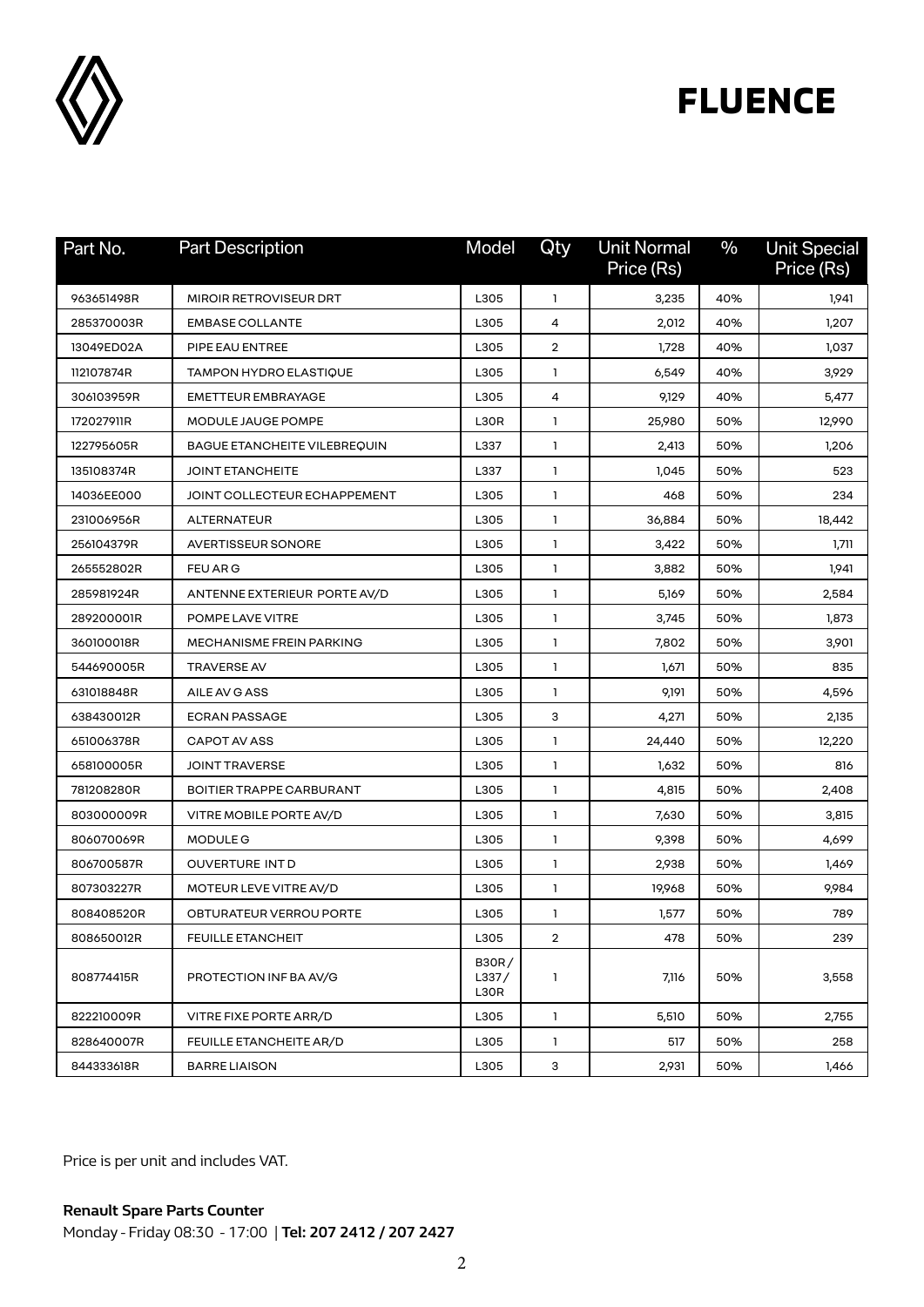

| Part No.   | <b>Part Description</b>              | Model         | Qty                     | <b>Unit Normal</b><br>Price (Rs) | $\%$ | <b>Unit Special</b><br>Price (Rs) |
|------------|--------------------------------------|---------------|-------------------------|----------------------------------|------|-----------------------------------|
| 969109986R | <b>CONSOLE LEVIER VITESSE</b>        | L305          | 1                       | 19,118                           | 50%  | 9,559                             |
| 969356864R | SOUFFLET LEVIER VITESSE              | L305          | $\mathbf{1}$            | 4,297                            | 50%  | 2,148                             |
| 622350007R | <b>DEFLECTEUR BOUCLIER</b>           | L305          | $\overline{2}$          | 9,958                            | 50%  | 4,979                             |
| 631120005R | JOUE AILE AV D *DS19*                | L305          | 1                       | 4,849                            | 50%  | 2,425                             |
| 687600979R | <b>AERATEUR LAT DRT</b>              | L337          | $\mathbf{1}$            | 5,175                            | 50%  | 2,587                             |
| 8200418356 | <b>ECLAIREUR COFFRE</b>              | L305          | 1                       | 902                              | 50%  | 451                               |
| 8200043899 | <b>ENJOLIVEUR ROUE</b>               | L305          | 11                      | 630                              | 50%  | 315                               |
| 214940046R | <b>CONVERGENT D</b>                  | L30R          | $\mathbf{1}$            | 2,755                            | 80%  | 551                               |
| 622545428R | <b>GRILLE INFENTREE</b>              | L30R          | 1                       | 7,832                            | 80%  | 1,566                             |
| 119554661R | <b>TENDEUR AXS COTE</b>              | L337          | 3                       | 5,434                            | 80%  | 1,087                             |
| 12315EE000 | VIS FIX VOLANT MOTEUR                | L305          | 6                       | 232                              | 80%  | 46                                |
| 214982315R | <b>CONVERGENT D</b>                  | L337          | 1                       | 2,305                            | 80%  | 461                               |
| 214990047R | <b>CONVERGENT GAUCHE</b>             | L305          | 1                       | 1,996                            | 80%  | 399                               |
| 214990922R | <b>CONVERGENT G</b>                  | L337          | $\mathbf{1}$            | 2,492                            | 80%  | 498                               |
| 23796ED00B | ELECTROVANNE DECALEUR                | L305          | $\mathbf{1}$            | 7,087                            | 80%  | 1,417                             |
| 255670040R | COMMANDE SOUS VOLANT                 | L305          | $\mathbf{1}$            | 15,804                           | 80%  | 3,161                             |
| 260102806R | PROJECTEUR HALOGEN                   | L337          | 1                       | 13,546                           | 80%  | 2,709                             |
| 261520002R | ENJOLIVEUR ANTIBROUILLARD            | L305          | $\overline{2}$          | 1,598                            | 80%  | 320                               |
| 261520541R | COLL ENJOLIVEUR A/BROU CHROME        | L337/<br>L30R | $\overline{2}$          | 2,300                            | 80%  | 460                               |
| 261520694R | COLLE ENJOLIVEUR ANTIBROUILLAR       | L337          | $\overline{2}$          | 3,682                            | 80%  | 736                               |
| 261524983R | COLL ENJOLIVEUR ANTIBROUILLARD       | L337          | $\mathbf{1}$            | 2,285                            | 80%  | 457                               |
| 261570002R | ENJOLIVEUR ANTIBROUILLARD AV/G       | L305          | $\mathbf{1}$            | 1,600                            | 80%  | 320                               |
| 263310003R | OBTURATEUR ANTIBROUILLARD            | L305          | $\overline{\mathbf{2}}$ | 1,767                            | 80%  | 353                               |
| 265500038R | FEU AR D COFFRE                      | L305          | $\mathbf{1}$            | 3,360                            | 80%  | 672                               |
| 266005976R | PROJECTEUR D POSITION                | L337          | 1                       | 6,249                            | 80%  | 1,250                             |
| 284B10002R | COIFFE BOITIER UNITE DE PROT         | L305          | $\mathbf{1}$            | 909                              | 80%  | 182                               |
| 284B18853R | UNITE CTL HABITAC                    | L305          | 1                       | 22,410                           | 80%  | 4,482                             |
| 284C40002R | COUVERCLE PROTECTION BOITIER         | L305          | $\mathbf{1}$            | 1,997                            | 80%  | 399                               |
| 288000008R | <b>MECANISME ESSUIE VITRE</b>        | L305          | 3                       | 15,250                           | 80%  | 3,050                             |
| 288904469R | <b>BALAIS AV G</b>                   | L305          | 5                       | 1,214                            | 80%  | 243                               |
| 289150013R | GOULOTTE REMPLISSAGE                 | L305          | $\mathbf{1}$            | 538                              | 80%  | 108                               |
| 289210007R | <b>BAGUE ETANCHEITE P/LAVE VITRE</b> | L305          | $\mathbf{1}$            | 1,253                            | 80%  | 251                               |

Price is per unit and includes VAT.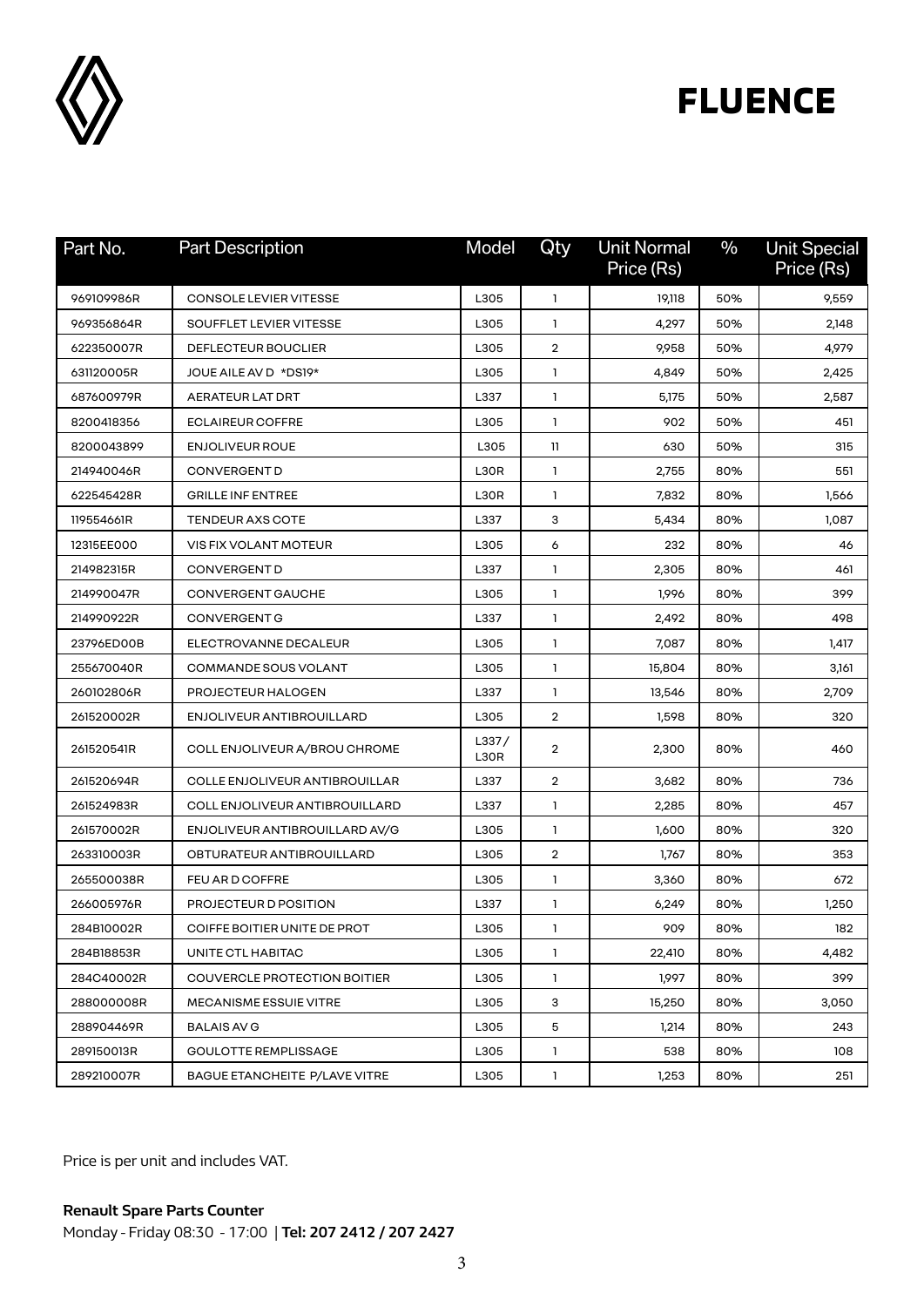

| Part No.   | <b>Part Description</b>          | Model | Qty            | Unit Normal<br>Price (Rs) | $\%$ | <b>Unit Special</b><br>Price (Rs) |
|------------|----------------------------------|-------|----------------|---------------------------|------|-----------------------------------|
| 392411450R | SOUFFLET TRANSMISSION INT        | L305  | $\mathbf{1}$   | 2,914                     | 80%  | 583                               |
| 392415191R | SOUFFLET TRANSMISSION ROUE       | L305  | $\overline{2}$ | 1,756                     | 80%  | 351                               |
| 403000141R | JANTE TOLE NOIRE 15"             | L305  | 1              | 2,542                     | 80%  | 508                               |
| 403007315R | JANTE ALU 16"                    | L305  | 1              | 11,133                    | 80%  | 2,227                             |
| 410270443R | RESSORT PLAQUETTE                | L337  | $\mathbf{1}$   | 1,088                     | 80%  | 218                               |
| 465319973R | <b>COIFFFE PEDALE FREIN</b>      | L305  | 1              | 229                       | 80%  | 46                                |
| 511807412R | TRAPPE ANNEAU REM                | L337  | $\overline{2}$ | 2,089                     | 80%  | 418                               |
| 600386500R | <b>COLL FIXATION BOUCLIER AV</b> | L305  | $\mathbf{1}$   | 12,563                    | 80%  | 2,513                             |
| 620367520R | RENFORT BOUCLIER AV              | L337  | $\mathbf{1}$   | 2,476                     | 80%  | 495                               |
| 620721229R | <b>COLL ENJOLIVEUR BOUCLIER</b>  | L337  | $\mathbf{1}$   | 2,082                     | 80%  | 416                               |
| 622541859R | <b>GRILLE INFENTREE</b>          | L337  | 1              | 7,829                     | 80%  | 1,566                             |
| 631592688R | <b>SUPPORT ETANCHEITE</b>        | L337  | $\mathbf{1}$   | 2,463                     | 80%  | 493                               |
| 638213482R | JOINT AILE CAPOT                 | L305  | $\mathbf{1}$   | 1,162                     | 80%  | 232                               |
| 638450017R | <b>ECRAN PASSAGE ROUE</b>        | L305  | 1              | 4,144                     | 80%  | 829                               |
| 638750011R | ENJOLIVEUR AILE AVANT GAUCHE     | L305  | $\mathbf{1}$   | 1,774                     | 80%  | 355                               |
| 654000009R | ARTICULATION CAPOT D             | L305  | $\mathbf{1}$   | 3,836                     | 80%  | 767                               |
| 654010009R | <b>ARTICULATION G</b>            | L305  | $\mathbf{1}$   | 3,833                     | 80%  | 767                               |
| 687606755R | AERATEUR CHROME AV/D             | L305  | 1              | 4,865                     | 80%  | 973                               |
| 727120567R | VITRE PARE BRISE SANS CAPTEUR    | L305  | $\mathbf{1}$   | 18,091                    | 80%  | 3,618                             |
| 727121665R | <b>VITRE PARE-BRISE</b>          | L337  | $\overline{2}$ | 14,541                    | 80%  | 2,908                             |
| 7473451000 | CLIP FIX BARRE DE LIAISON        | L305  | $\overline{2}$ | 177                       | 80%  | 35                                |
| 748160004R | <b>CLIP MAINTIEN SIEGE</b>       | L305  | $\mathbf{1}$   | 392                       | 80%  | 78                                |
| 756311795R | BOITIER ABSORBEUR AAR GHE        | L305  | $\mathbf{1}$   | 2,129                     | 80%  | 426                               |
| 769539269R | <b>GARNITURE BAS MARCHE</b>      | L305  | $\mathbf{1}$   | 5,411                     | 80%  | 1,082                             |
| 7701065379 | CAPTEUR CLIQUETIS                | L305  | 1              | 8,945                     | 80%  | 1,789                             |
| 7701209251 | SOUFFLET TRANSMISSION ROUE       | L305  | 2              | 2,914                     | 80%  | 583                               |
| 7701209469 | SOUFFLET JOINT TRANSMISSION      | L305  | 1              | 2,914                     | 80%  | 583                               |
| 7701478176 | KIT REPARATION CABLAGE           | L305  | $\mathbf{1}$   | 3,264                     | 80%  | 653                               |
| 7703074659 | OBTURATEUR PORTE                 | L305  | $\mathbf{1}$   | 322                       | 80%  | 64                                |
| 7711426788 | <b>BAVETTES AVANT</b>            | L305  | $\mathbf{1}$   | 3,174                     | 80%  | 635                               |
| 7711427162 | <b>BAVOLET GAUCHE</b>            | L305  | 4              | 2,461                     | 80%  | 492                               |
| 7711427164 | <b>BECOUET</b>                   | L305  | $\mathbf{1}$   | 8,338                     | 80%  | 1,668                             |

Price is per unit and includes VAT.

**Renault Spare Parts Counter**  Monday - Friday 08:30 - 17:00 | **Tel: 207 2412 / 207 2427**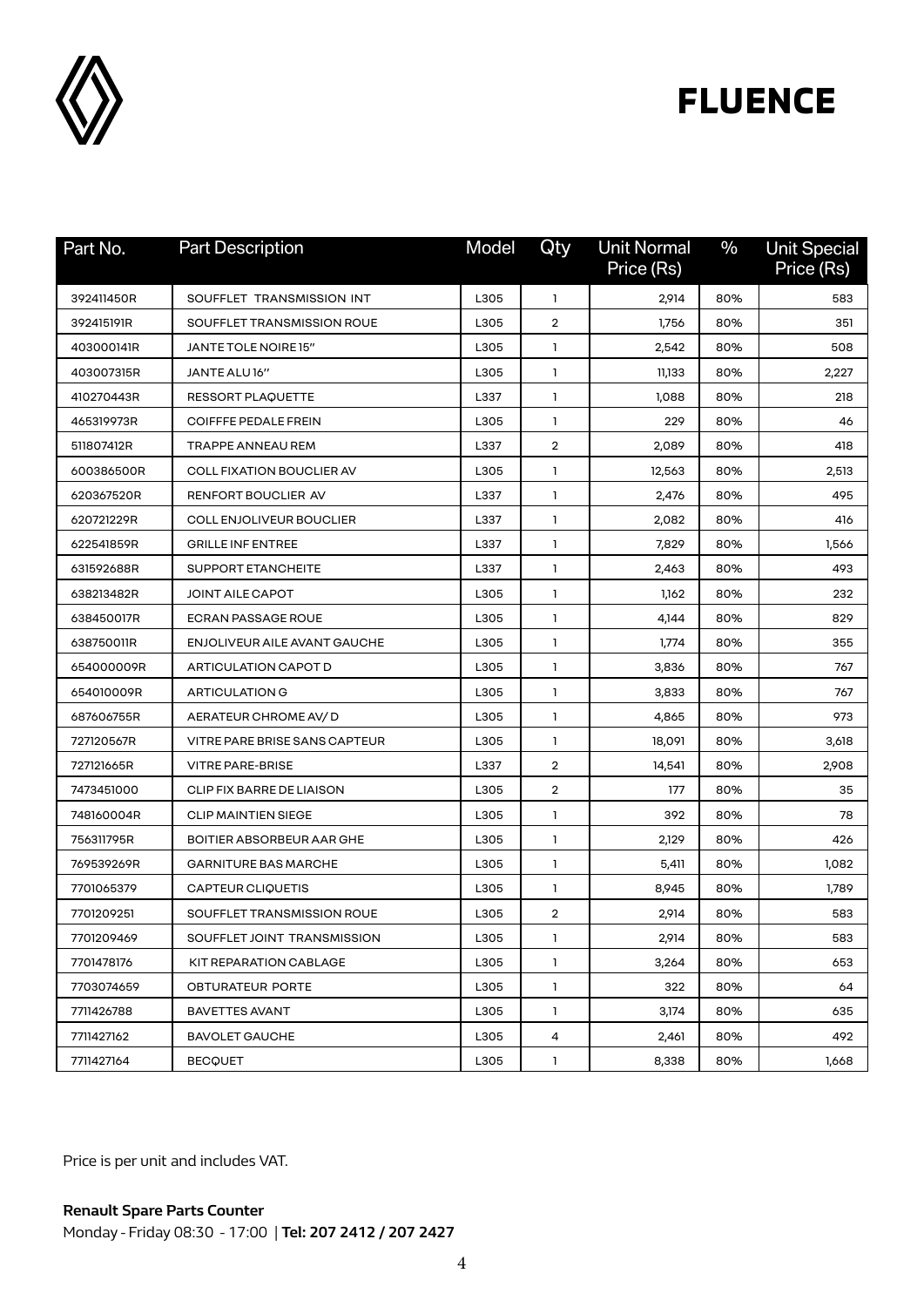

| Part No.   | <b>Part Description</b>      | Model         | Qty            | <b>Unit Normal</b><br>Price (Rs) | $\%$ | <b>Unit Special</b><br>Price (Rs) |
|------------|------------------------------|---------------|----------------|----------------------------------|------|-----------------------------------|
| 7711428303 | KIT ADAPTATEUR BTOOTH FAKRA  | L305          | $\overline{2}$ | 3,053                            | 80%  | 611                               |
| 788307144R | TRAPPE CARBURANT             | L337          | 1              | 1,530                            | 80%  | 306                               |
| 801000321R | PORTE AV D                   | L337          | 1              | 25,569                           | 80%  | 5,114                             |
| 801015807R | PORTE AV G                   | L305          | 1              | 29,314                           | 80%  | 5,863                             |
| 801861702R | PROTECTION INF BAVOLET       | L305          | 1              | 6,387                            | 80%  | 1,277                             |
| 803010009R | VITRE MOBILE PORTE AV/G      | L305          | 1              | 7,588                            | 80%  | 1,518                             |
| 806070033R | MODULE POIGNEE EXT PORTE     | L337          | $\mathbf{1}$   | 10,011                           | 80%  | 2,002                             |
| 806472028R | CACHE VERROU PORTE AV D      | L305          | 1              | 366                              | 80%  | 73                                |
| 807210011R | LEVE-VITRE AV G              | L305          | $\mathbf{1}$   | 27,393                           | 80%  | 5,479                             |
| 809540011R | COUVERCLE POIGNEE AV G       | L305          | $\overline{2}$ | 6,765                            | 80%  | 1,353                             |
| 822620006R | <b>VITRE FIXE FIXE PORTE</b> | L305          | $\mathbf{1}$   | 4,339                            | 80%  | 868                               |
| 823000015R | VITRE MOBILE PORTE ARR/D     | L305          | $\mathbf{1}$   | 6,467                            | 80%  | 1,293                             |
| 823010015R | VITRE MOBILE PORTE AR/G      | L305          | 1              | 6,494                            | 80%  | 1,299                             |
| 825020010R | SERRURE PORTE AR/D           | L305          | 1              | 12,049                           | 80%  | 2,410                             |
| 828656647R | <b>FEUILLE ETANCHEIT</b>     | L305          | 1              | 508                              | 80%  | 102                               |
| 828774426R | PROTECTION INF BA            | L305          | 1              | 4,968                            | 80%  | 994                               |
| 828776247R | PROTECTION INF               | L305          | 1              | 3,388                            | 80%  | 678                               |
| 829500008R | <b>BOITIER PREHENSION</b>    | L305          | 1              | 2,998                            | 80%  | 600                               |
| 8377531000 | ANNEAU D'ARRIMAGE            | L305          | $\mathbf{1}$   | 173                              | 80%  | 35                                |
| 848104215R | <b>BANDEAU PORTE COFFRE</b>  | L305          | 1              | 7,069                            | 80%  | 1,414                             |
| 848105981R | <b>BANDEAU PORTE COFFRE</b>  | L305          | $\overline{2}$ | 7,042                            | 80%  | 1,408                             |
| 849343543R | <b>CROCHET MAINTIEN</b>      | L305          | 3              | 407                              | 80%  | 81                                |
| 852104889R | <b>BOITIER ABSORBEUR</b>     | L305          | 1              | 2,129                            | 80%  | 426                               |
| 8719152000 | <b>AGRAFE FIX</b>            | L305          | 6              | 75                               | 80%  | 15                                |
| 921927406R | FILTRE DESHYDRATENTE         | L305          | $\overline{2}$ | 6,291                            | 80%  | 1,258                             |
| 963012395R | RETROVISEUR EXT D            | L337          | 1              | 24,504                           | 80%  | 4,901                             |
| 963021303R | RETROVISEUR EXT G            | L305          | 1              | 4,084                            | 80%  | 817                               |
| 963029473R | <b>RETROVISEUR EXT G</b>     | L337          | $\mathbf{1}$   | 18,181                           | 80%  | 3,636                             |
| B1010ED00A | POMPE A EAU                  | L305          | $\overline{2}$ | 4,496                            | 80%  | 899                               |
| 844004671R | ARTICULATION D PORTE-COFFRE  | L305/<br>B30R | 1              | 9,439                            | 80%  | 1,888                             |
| 844013025R | ARTICULATION G PORTE-COFFRE  | L305/<br>B30R | 1              | 9,439                            | 80%  | 1,888                             |

Price is per unit and includes VAT.

**Renault Spare Parts Counter**  Monday - Friday 08:30 - 17:00 | **Tel: 207 2412 / 207 2427**